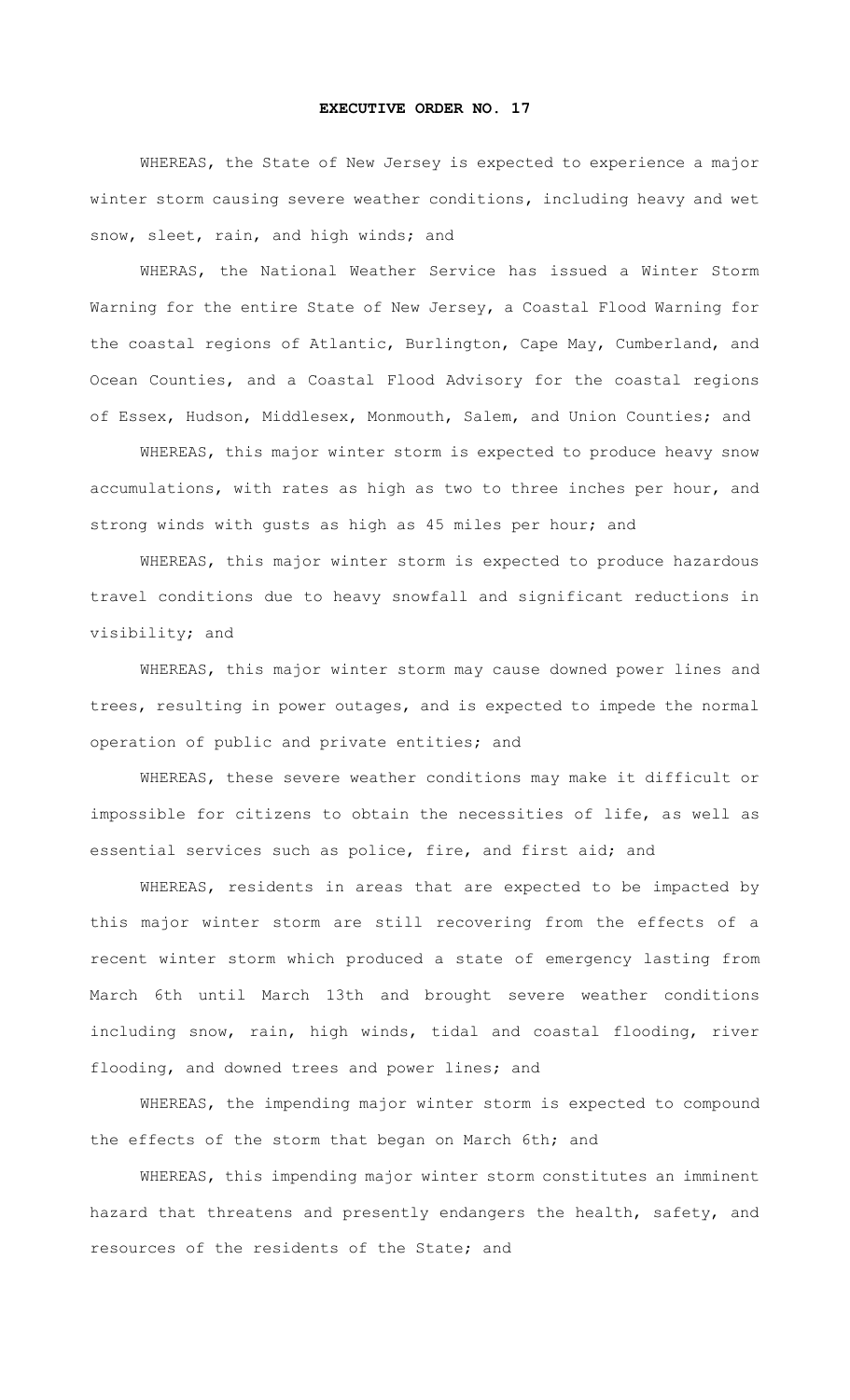WHEREAS, this situation may become too large in scope to be handled in its entirety by the normal county and municipal operating services in some parts of this State, and this situation may spread to other parts of the State; and

WHEREAS, the Constitution and statutes of the State of New Jersey, particularly the provisions of N.J.S.A. App.A: 9-33 et seq., N.J.S.A. 38A:3-6.1, and N.J.S.A. 38A:2-4 and all amendments and supplements thereto, confer upon the Governor of the State of New Jersey certain emergency powers;

NOW, THEREFORE, I, PHILIP D. MURPHY, Governor of the State of New Jersey, in order to protect the health, safety, and welfare of the people of the State of New Jersey DO DECLARE and PROCLAIM that a State of Emergency exists throughout the State of New Jersey, effective at 7:00 p.m., Eastern Daylight Time, on March 20, 2018; and I hereby ORDER and DIRECT the following:

1. I authorize and empower the State Director of Emergency Management, who is the Superintendent of State Police, to implement the State Emergency Operations Plan and to direct the activation of county and municipal emergency operations plan as necessary, and to coordinate the recovery effort from this emergency with all governmental agencies, volunteer organizations, and the private sector.

2. I authorize and empower, in accordance with N.J.S.A. App.A:9- 33, et seq., as supplemented and amended, the State Director of Emergency Management, who is the Superintendent of State Police, through the police agencies under his control, to determine and control the direction of the flow of vehicular traffic on any State or interstate highway, municipal or county road, and any access road, including the right to detour, reroute, or divert any or all traffic and to prevent ingress or egress from any area that, in the State Director's discretion, is deemed necessary for the protection of the health, safety, and welfare of the public, and to remove parked or abandoned vehicles from such roadways as conditions warrant.

2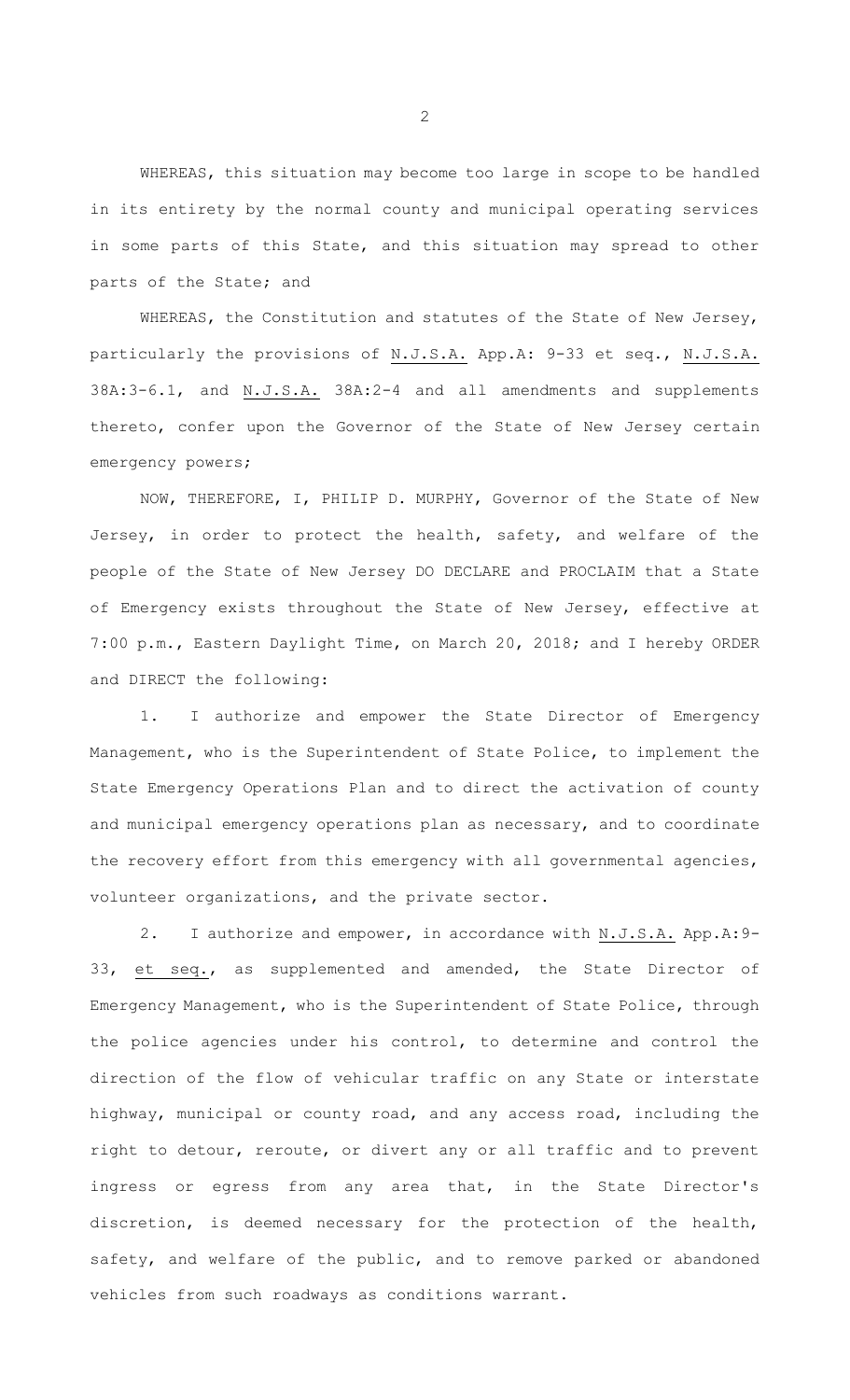3. I authorize and empower the Attorney General, pursuant to the provisions of N.J.S.A. 39:4-213, acting through the Superintendent of State Police, to determine and control the direction of the flow of vehicular traffic on any State or interstate highway, municipal or county road, and any access road, including the right to detour, reroute, or divert any or all traffic, to prevent ingress or egress, and to determine the type of vehicles or vehicles to be operated on such roadways. I further authorize all law enforcement officers to enforce any such order of the Attorney General or Superintendent of State Police within their respective municipalities.

4. I authorize and empower the State Director of Emergency Management to order the evacuation of all persons, except for those emergency and governmental personnel whose presence the State Director deems necessary, from any area where their continued presence would present a danger to their health, safety, or welfare because of the conditions created by this emergency.

5. I authorize and empower the State Director of Emergency Management to utilize all facilities owned, rented, operated, and maintained by the State of New Jersey to house and shelter persons who may need to be evacuated from a residence, dwelling, building, structure, or vehicle during the course of this emergency.

6. I authorize and empower the executive head of any agency or instrumentality of the State government with authority to promulgate rules to waive, suspend, or modify any existing rule, where the enforcement of which would be detrimental to the public welfare during this emergency, notwithstanding the provisions of the Administrative Procedure Act or any law to the contrary for the duration of this Executive Order, subject to my prior approval and in consultation with the State Director of Emergency Management. Any such waiver, modification, or suspension shall be promulgated in accordance with N.J.S.A. App.A:9-45.

3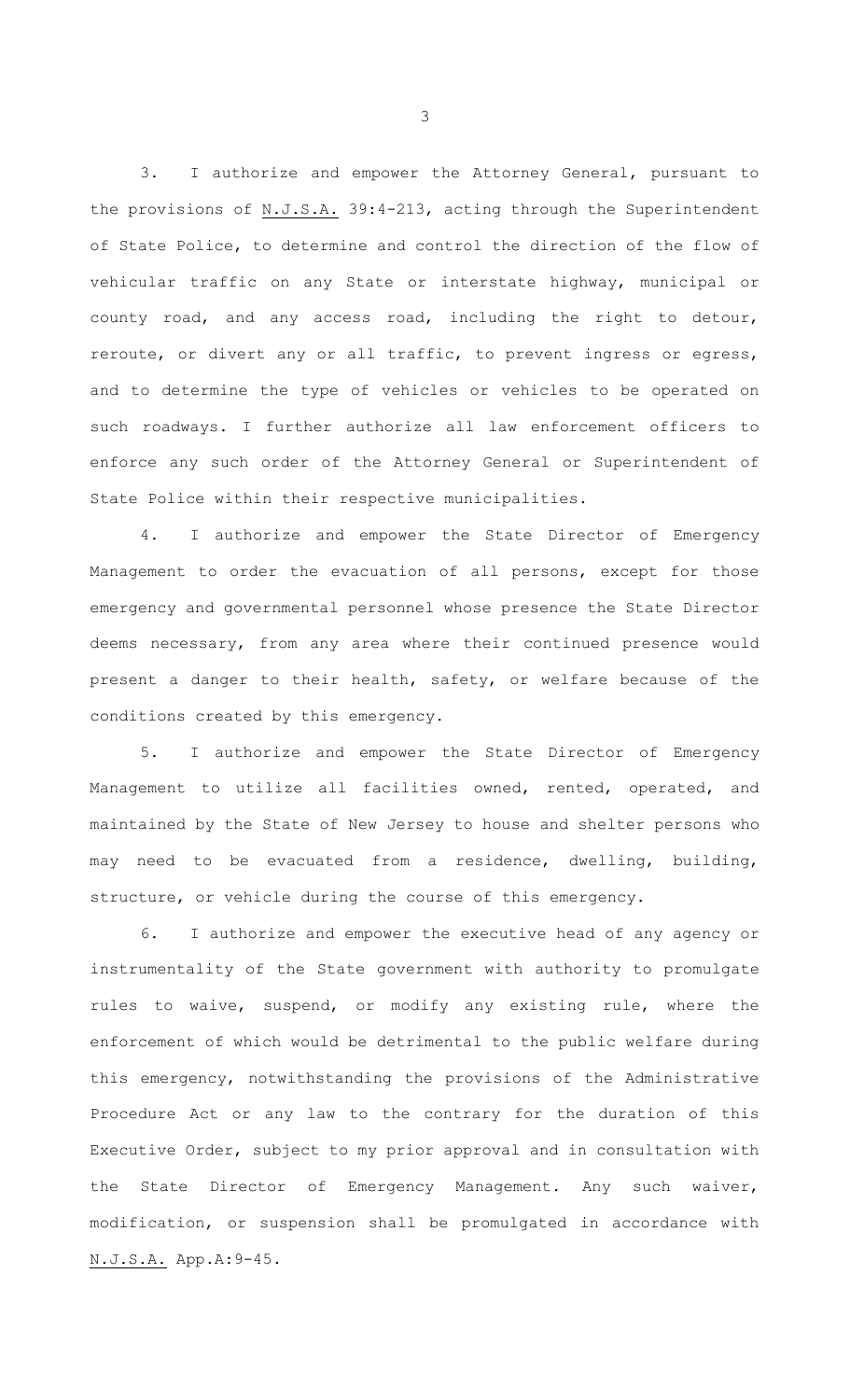7. I authorize and empower the Adjutant General, in accordance with N.J.S.A. 38A:2-4 and N.J.S.A. 38A:3-6.1, to order to active duty such members of the New Jersey National Guard who, in the Adjutant General's judgment, are necessary to provide aid to those localities where there is a threat or danger to the public health, safety, and welfare and to authorize the employment of any supporting vehicles, equipment, communications, or supplies as may be necessary to support the members so ordered.

8. In accordance with N.J.S.A. App.A:9-34 and N.J.S.A. App.A:9- 51, I reserve the right to utilize and employ all available resources of the State government and of each and every political subdivision of the State, whether of persons, properties, or instrumentalities, and to commandeer and utilize any personal services and any privately-owned property necessary to protect against this emergency.

9. In accordance with N.J.S.A. App.A:9-40, no municipality, county, or any other agency or political subdivision of this State shall enact or enforce any order, rule, regulation, ordinance, or resolution which will or might in any way conflict with any of the provisions of this Order, or which will in any way interfere with or impede the achievement of the purposes of this Order.

10. It shall be the duty of every person or entity in this State or doing business in this State and of the members of the governing body and every official, employee, or agent of every political subdivision in this State and of each member of all other governmental bodies, agencies, and authorities in this State of any nature whatsoever, to cooperate fully with the State Director of Emergency Management in all matters concerning this state of emergency.

11. In accordance with N.J.S.A. App.A:9-34, N.J.S.A. App.A:9- 40.6, and N.J.S.A. 40A:14-156.4, no municipality or public or semipublic agency shall send public works, fire, police, emergency medical, or other personnel or equipment into any non-contiguous disaster-stricken municipality within this State, nor to any disaster-stricken

4